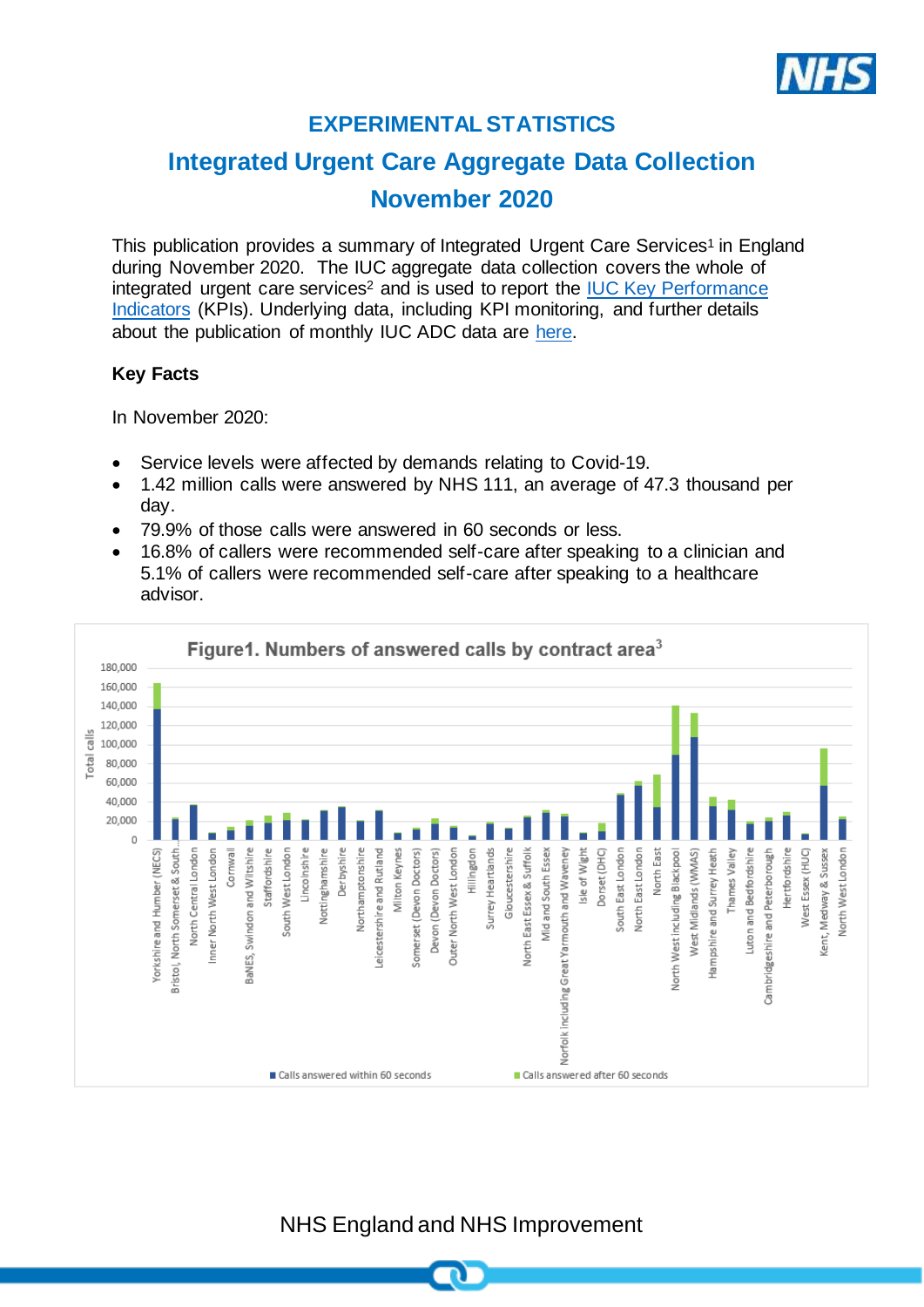#### **Background**

The IUC ADC monitors the effectiveness of fully integrated urgent care services through the NHS 111 single entry point. IUC is the provision of a functionally integrated 24/7 urgent care access, clinical advice and treatment service (incorporating NHS 111 and out of hours services). Organisations collaborate to deliver high quality clinical assessment, advice and treatment to shared standards and processes, with clear accountability and leadership. Central to this is access to a wide range of clinicians; both experienced generalists and specialists. The service also offers advice to health professionals in the community, such as general practitioners, paramedics and emergency technicians, so that no decision needs to be taken in isolation. IUC services include:

- the assessment and management of patients by telephone who have called NHS 111.
- the face-to-face management of patients in any treatment centre (dealing with urgent care), the patient's residence or other location if required.

## **Comparison with the NHS 111 Minimum Data Set**

At the current time, the NHS 111 Minimum Data Set (MDS) remains the official data source, while we work on data quality and completeness of the IUC ADC. The NHS 111 MDS has been published monthly as Official Statistics since February 2012, focusing on a subset of the IUC service both in terms of data items (specifically call handling and dispositions after triage) and coverage. Some definitions in the IUC ADC have been revised to provide better clarity so not all data items are directly comparable to the [NHS 111 MDS November](https://www.england.nhs.uk/statistics/wp-content/uploads/sites/2/2020/12/NHS-111-MDS-Dec-2020-Statistical-Note.pdf) 2020 due to differences in definitions. Users are advised to refer to the specification guidance for each collection which are available [here](https://www.england.nhs.uk/statistics/statistical-work-areas/nhs-111-minimum-data-set/integrated-urgent-care-aggregate-data-collection-iuc-adc/) when interpreting figures.

# **Data Quality**

Data for the IUC ADC are provided by lead data providers for each integrated urgent care service in England. It is the responsibility of commissioners of an IUC service to identify lead providers and ensure that data are supplied each month. While lead providers are responsible for collating and coordinating information for IUC ADC, they are not necessarily contracted to deliver all NHS 111 and out of hours services in the contract area. Integrated Urgent Care is provided by a variety of organisations, including ambulance services, private companies, not for profit organisations and NHS Trusts. The quality of data in this report is therefore dependent upon all parts of the IUC service supplying data to the relevant lead data provider. Where figures reflect activity by more than one IUC service provider, there may be wide variation in the underlying performance of individual parts of the service.

Details of comments received from lead data providers about specific aspects of data quality are provided [here.](https://www.england.nhs.uk/statistics/statistical-work-areas/nhs-111-minimum-data-set/integrated-urgent-care-aggregate-data-collection-iuc-adc/) This include details about missing or incomplete data; we recommend that this information is considered when interpreting results.